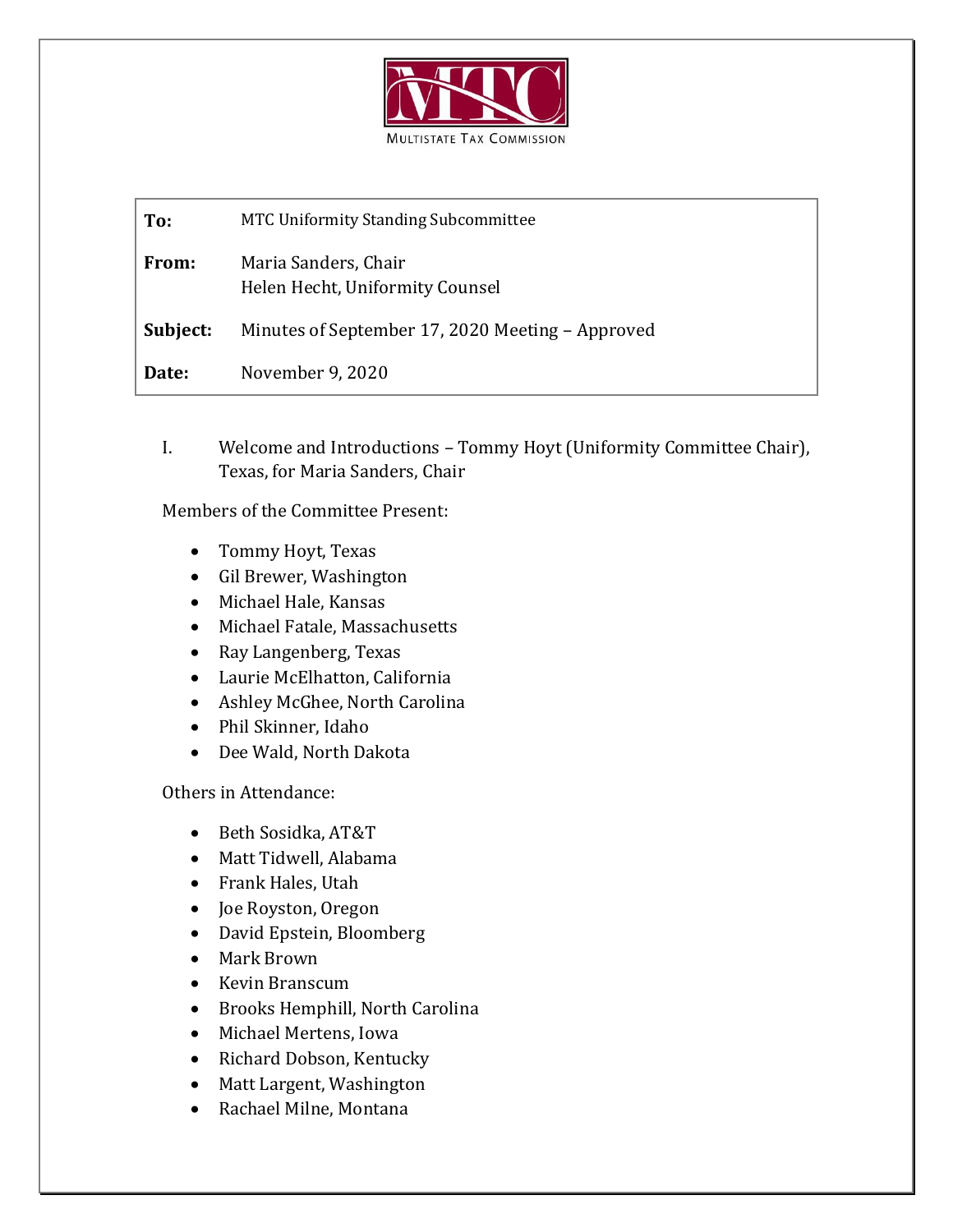

- Mark Schoenfeld, Montana
- Christopher Russell, Indiana
- Leigh Powers, Kentucky
- Chris Barber, MTC
- Richard Cram, MTC
- Helen Hecht, MTC
- II. Initial Public Comment There was no initial public comment.
- III. Review of the New Project Selection Process –

Mr. Hoyt gave a report on the new project selection process approved by the Uniformity Committee and noted that the subcommittee formed as part of this process would have regular meetings to consider any potential projects assigned by the committee.

IV. Staff Report on Developments Affecting Uniformity

Helen Hecht, MTC, gave a report for on how staff expects to collect and summarize potential projects for the uniformity committee. Anyone why has an idea for a potential uniformity project can raise it at the committee meeting or contact the staff of the MTC. (See below.)

V. Other New Business

There was no other new business.

VI. Adjourn

## IV. EXAMPLE: Staff Report on Developments Affecting Uniformity

This is the report that will periodically go to the Uniformity Committee. We would expect that a draft of this report be shared with the subcommittee for input from its members. The proposed format of the report would be as follows:

- Legislative and regulatory developments in the area of taxes on multistate businesses – actions by states to address issues that the MTC has adopted models to address or may want to consider addressing.
- Litigation or audit issues that might benefit from legislative or regulatory changes.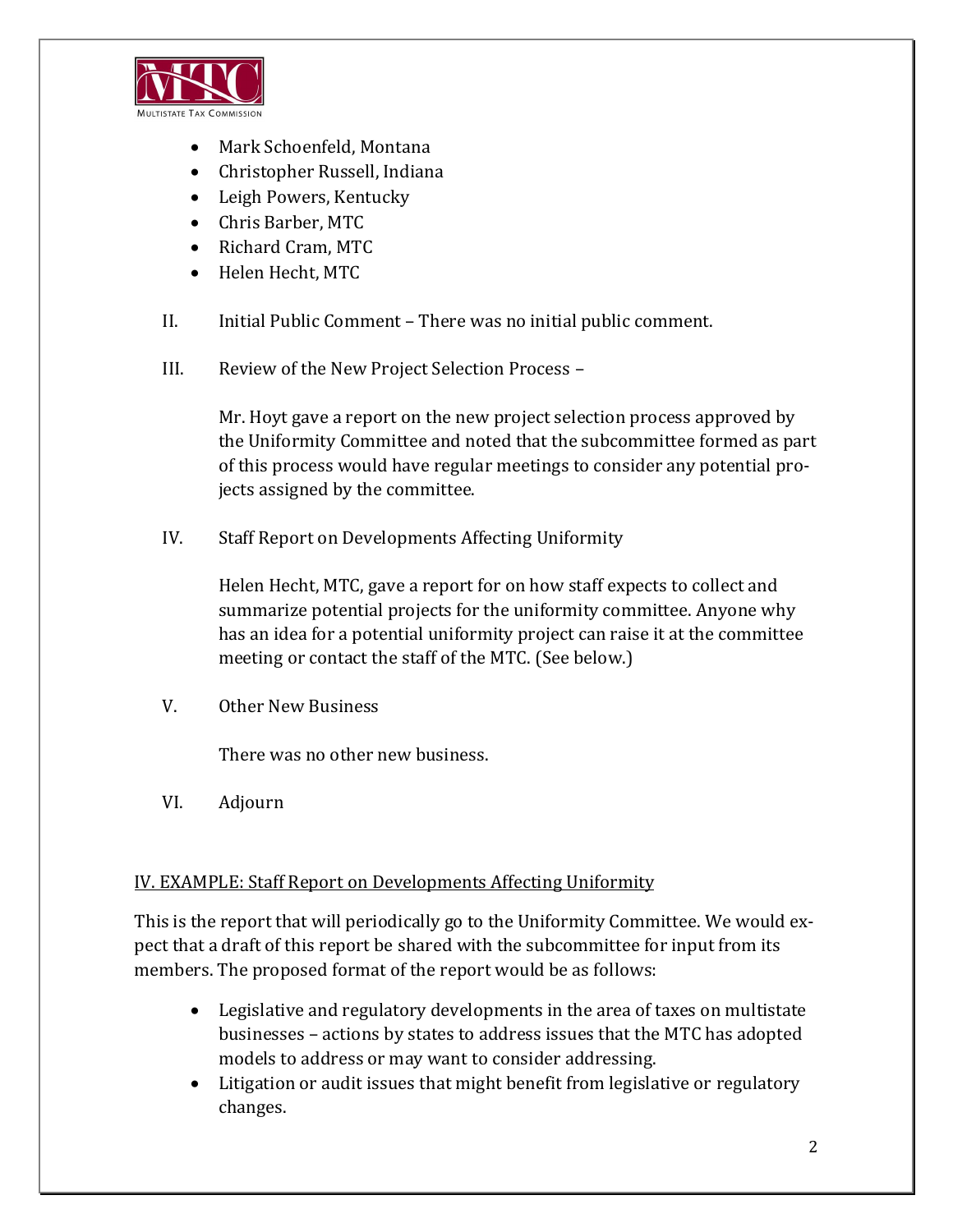

• Other developments that could affect state taxation of multistate business activities—including developments affecting existing models.

# EXAMPLE of the developments report:

## *Legislative and Regulatory Developments*

Market-Based Sourcing: States continue to adopt market-based sourcing. Six have done so in the last two years (CO, IN, NC, NM, NJ, and VT). In addition to this being relevant for corporate income taxes, it is also essential for gross receipts taxes, which are increasingly being considered by state and local governments.

The issues where additional guidance might be helpful include:

- Sourcing of digital advertising revenues or the methods for reasonable approximation;
- Souring/treatment of rebates or fees, particularly where there are complex multi-level marketing or distribution arrangements (e.g. digital content, pharmaceuticals, etc.); or
- Updating special industry rules—particularly broadcasting and publishing—to take into account issues in digital media.

Factor Presence Nexus: Roughly a dozen or so states have some type of sales-factor (at least) threshold but often it is not clear whether this is instead of or in addition to physical presence. (Our model does not create this uncertainty since it also has minimal payroll and property thresholds.) Some have suggested that the factor presence model might need to be updated.

## *Litigation or Audit Issues*

Partnership/RAR and Audit Issues: States are moving to adopt provisions that will allow them to assess state tax on federal partnership audit adjustments. (The MTC currently has a work group that continues to address issues in this area.) Some states have also been looking at state-level partnership audits using an approach similar to the federal approach. (See Georgia's recent enactment and the system that Pennsylvania has had for some time.) States might benefit from sharing best practices in this area.

## *Other Developments*